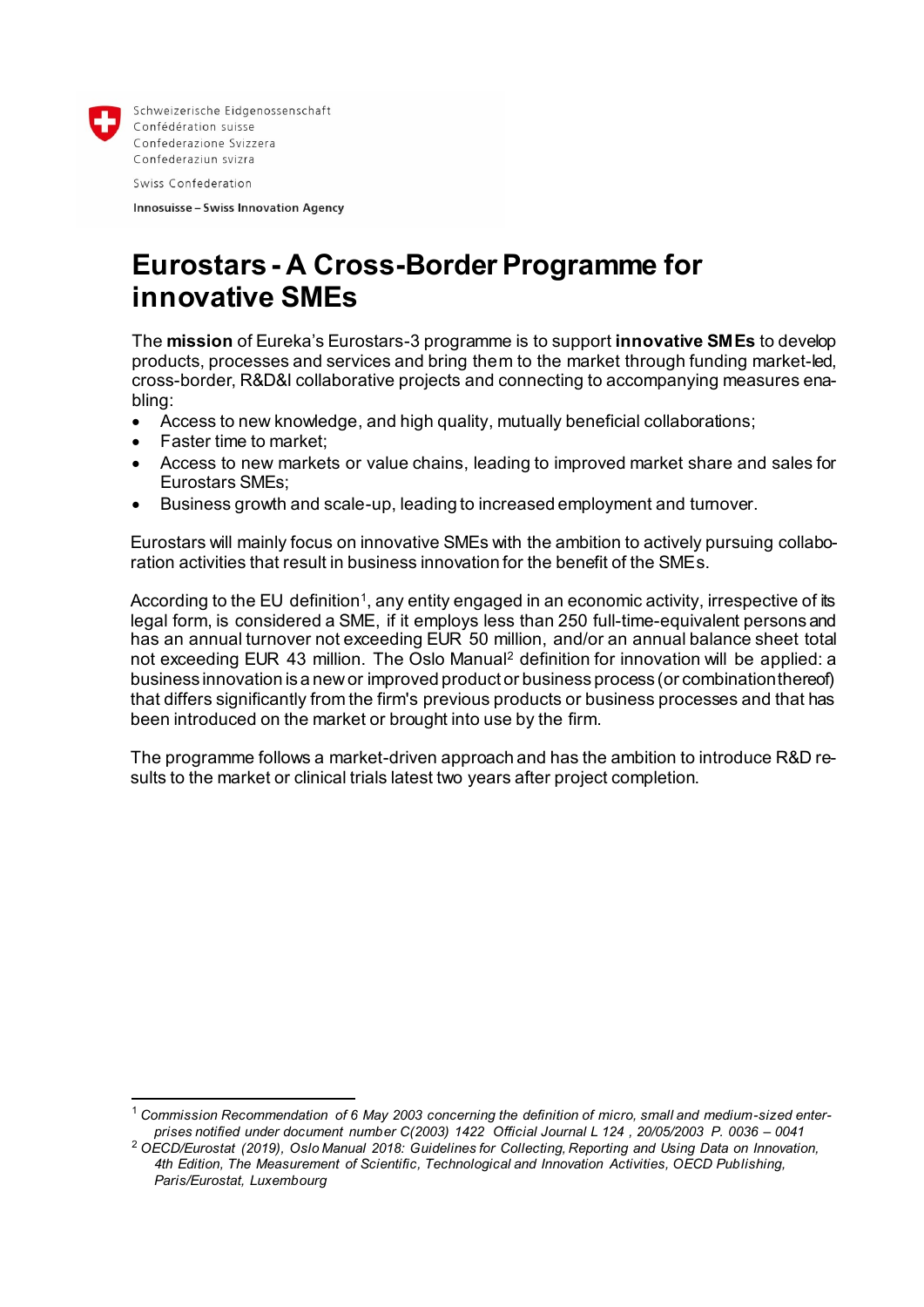# **1 Eurostars Eligibility Criteria:**

The formal eligibility criteria are:

- 1. The project is led by an innovative SME from a Eurostars<sup>1</sup> country.
- 2. The project consortium is composed by at least two entities that are independent of one another.
- 3. The project consortium is composed by entities from at least two Eurostars countries with at least one organisation coming from an EU or Horizon Europe Associated Country <sup>2</sup> .
- 4. At least 50 % of the total project budget should be incurred on the part of the involved SMEs, excluding subcontracting.
- 5. No single participant or country is responsible for more than 70% of the project budget.
- 6. The project duration is 36 months or less.
- 7. The project has an exclusively civilian purpose.

**<sup>1</sup> Eurostars countries:** Austria, Belgium, Bulgaria, Canada, Croatia, Cyprus, Czech Republic, Denmark, Estonia, Finland, France, Germany, Greece, Hungary, Iceland, Ireland, Israel, Italy, Latvia, Lithuania, Luxembourg, Malta, the Netherlands, Norway, Poland, Portugal, Romania, Singapore, Slovakia, Slovenia, South Africa, Republic of Korea, Spain, Sweden, Switzerland, Turkey, and the United Kingdom.

**2Eurostars countries which are not an EU Member State or a Horizon Europe Associated Country:** Canada, Republic of Korea, Singapore, South Africa, and Switzerland.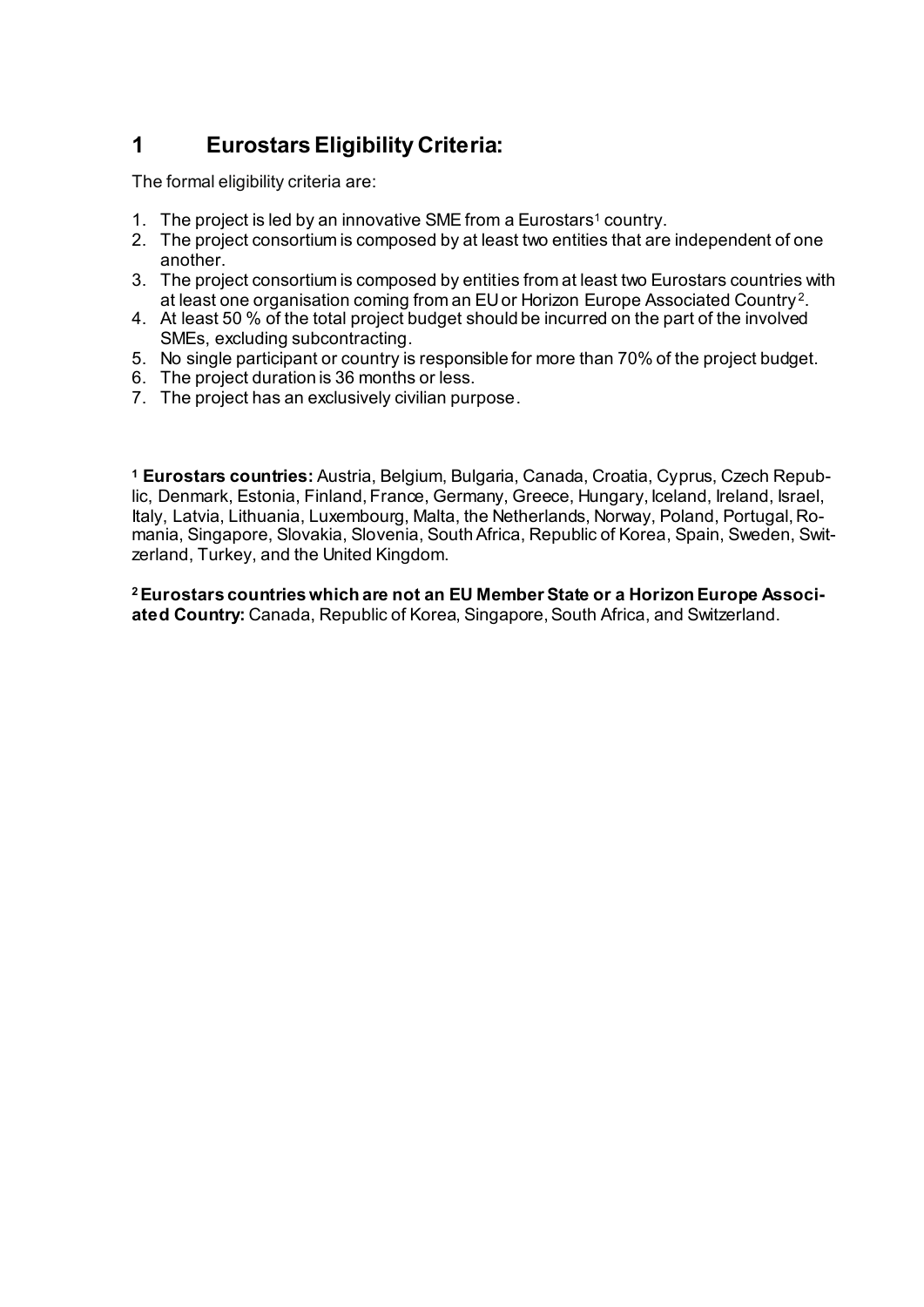# **2 Application and evaluation procedure:**

A single application must be submitted per project, including all contributions from partners of the different countries before the published cut-off date (submission deadline). The application is evaluated centrally by Eureka experts with the adequate area of expertise and ranked by the Independent Evaluation Panel (IEP).

The evaluation criteria include: Quality of the consortium and methodology, added value through cooperation, excellence in innovation, time-to-market and return on investment, contribution to sustainable development.

Generally, 3 months after the cut-off date the result of the evaluation (ranking list and expert evaluations) is communicated to the applicants by the Eureka Secretariat.

The projects are funded by the national funding bodies following the order of the ranking list. Projects are funded, if all involved countries have the necessary financial resources to cover the cost of the parties originating from their country. Generally, 4 months after the cut-off date the funding decision is communicated to the applicants by the Eureka Secretariat.

The negotiations for the funding contracts with the national funding bodies and for final Consortium Agreement between project partners should lead to an overall **time to contract** of **less than 7 months**.

## **3 Funding Conditions for Swiss Eurostars participants**

Innosuisse represents Switzerland in EUREKA's Eurostars programme and reimburses eligible costs of Swiss project partners as follows:

| Funding rate for <b>SME, Universities and R&amp;D institutions</b> : | max. 50 % of eligible costs |
|----------------------------------------------------------------------|-----------------------------|
| Funding rate for Large Companies:                                    | max. 25 % of eligible costs |

## **4 Eligible costs**

Only costs necessary for the execution of the project are eligible. They are defined in the Ordinance of 20 January, 2021 on the measures for the participation of Switzerland in the Programmemes of the European Union in the field of research and innovation (SR 420.126, in German) and in the present document. Only costs documented by employment contracts of Swiss project partners or invoices to Swiss project partners will be reimbursed.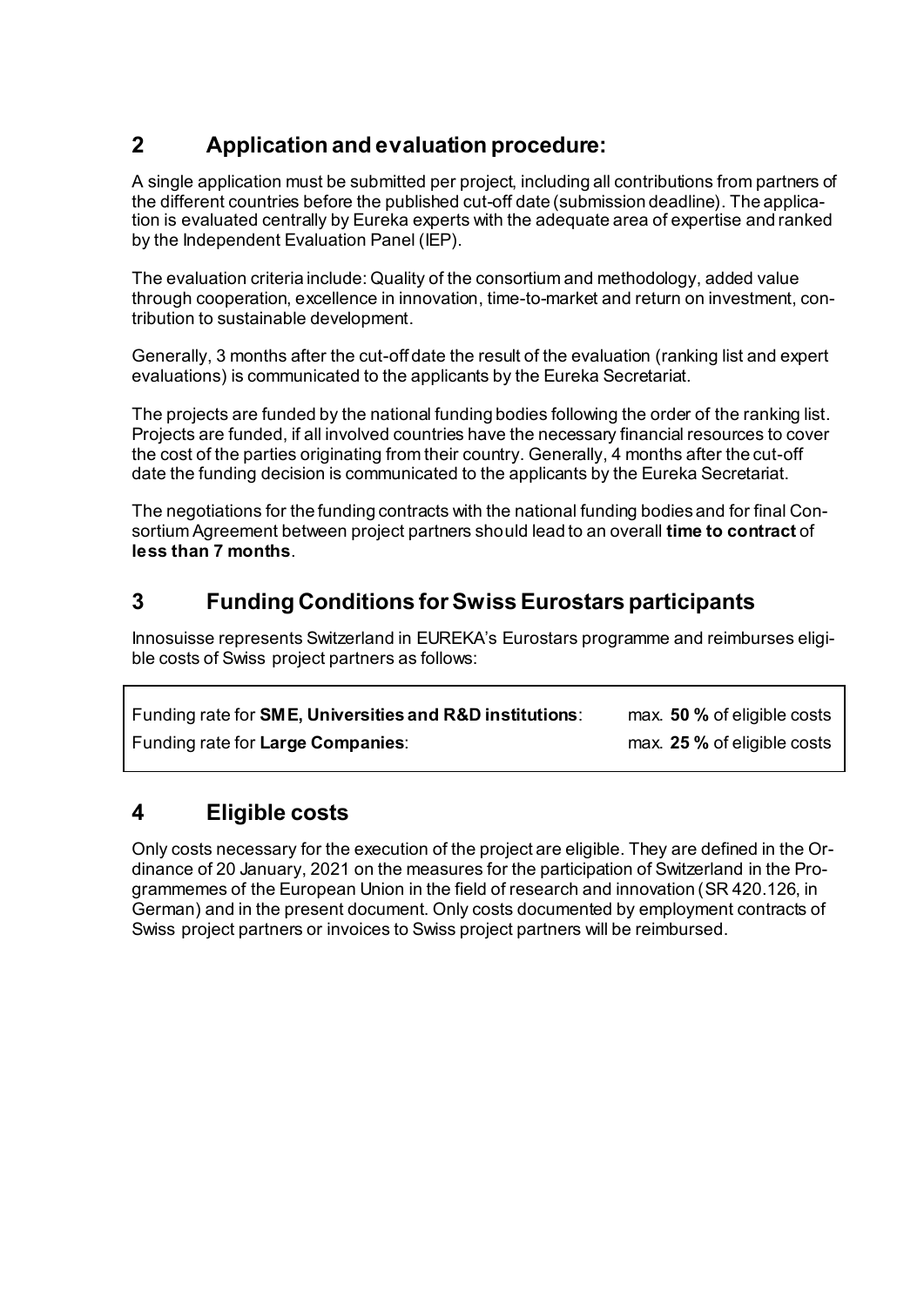#### **4.1 Salaries**

- $\bullet$  For universities pursuant to Article 4 letter c RIPA<sup>3</sup>, the institution's usual salary rates apply. Only wages that have actually been paid may be taken into account.
- For companies as well as non-commercial research institutions and institutions outside the higher education sector, the wages effectively paid are eligible up to the following maximum amounts:

| <b>Employee category</b>                                                   | <b>Gross hourly rate</b> | <b>Gross annual salary</b> |
|----------------------------------------------------------------------------|--------------------------|----------------------------|
| Project coordinator, deputy project coordinator,<br>experienced researcher | max. CHF 119/h           | max. CHF 220'500           |
| Research assistant, scientific collaborator                                | max. CHF 68/h            | max. CHF 126'000           |
| <b>Technician, Programmer</b>                                              | $max$ . CHF 61/h         | max. CHF 113'400           |
| Postgraduate, Assistant                                                    | $max$ . CHF 46/h         | max. CHF 85'100            |

The gross hourly rates correspond to an annual full-time equivalent of 2100 hours including 13.5% holiday and public holiday compensation. On top of the gross salary rates, the effective social costs are eligible.

The salary costs must be verifiable (e.g. by means of time sheets or wage payments) and auditable. Collaborators without a regular employment are considered as subcontractors (see chapter 4.5).

#### **4.2 Fixed assets**

Depreciation of fixed assets necessary for the execution of the project are eligible costs, unless the asset in question is fully depreciated or procured using third-party funds specifically earmarked for this purpose. The depreciation rates for equipment are determined in accordance with the internal accounting rules. If the equipment is not used exclusively for the project, the respective actual share of use in the project may be taken into account. The proportion of use of the equipment must be verifiable (e.g. by means of laboratory records) and auditable. Companies without a specific internal accounting rule, calculate depreciation costs as follows:

f ixed asset depreciation cost  $\, =$ purchase price  $\frac{1}{1}$  \* time fixed asset is reserved for project<br>lifetime

#### **4.3 Consumables**

Project expenses like consumables (fully depreciated on the project), which are necessary for the execution of the project are eligible costs.

### **4.4 Travel costs**

Travel costs within Switzerland are not eligible for funding.

Internationals travel costs, which are necessary for the execution of the project, are eligible costs. Travel costs for conferences abroad are only eligible for funding, if participation is linked directly to the Eurostars project and the partner makes an active contribution to the conference (presentation, poster, paper, booth). All expenses must be specified and documented in detail.

l  $3$  Federal Act on the Promotion of Research and Innovation (RIPA, SR 420.1)